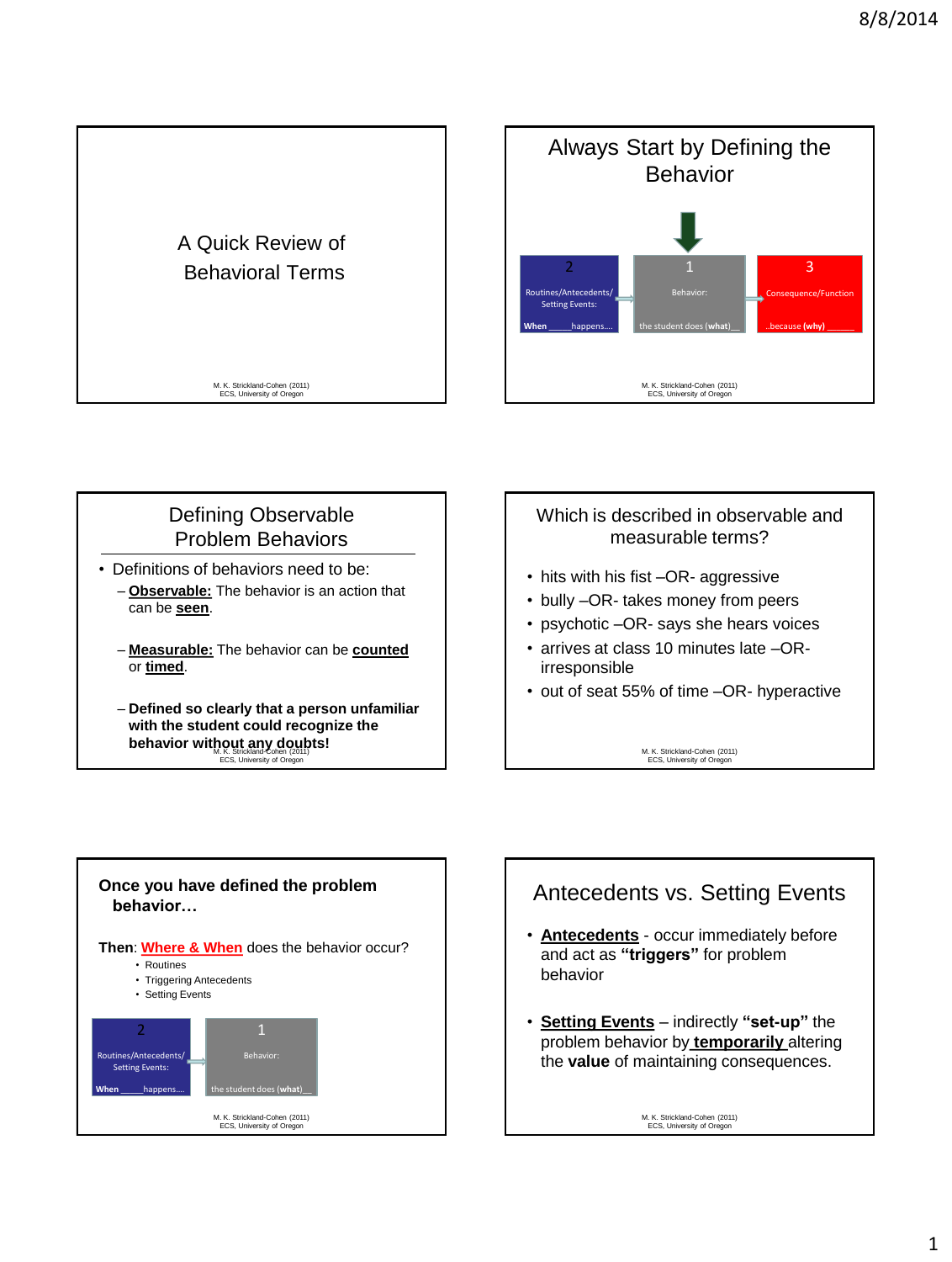## Examples of Antecedents: "Triggers"

- When told to "shut up" by a peer, Ben hits the student
- When asked to read aloud in class, Tracy gets up and tells jokes
- Jessie often begins to cry, when praised during circle time
- \* Note: these are also described in observable and measurable terms

M. K. Strickland-Cohen (2011) ECS, University of Oregon

# Examples of Setting Events: "Set ups"

- Lack of sleep or food
- Having a fight on the way to school
- Bad grade on a test / reprimands • Forgetting to take medication
- Substitute teacher / changes in routine

#### Non-examples:

- Diagnosis of autism or ADHD
- "Bad" home life
- \* Note: Setting Events can be difficult to identify, are sometimes unknown.

M. K. Strickland-Cohen (2011) ECS, University of Oregon



(page 7)

After having an argument with his sibling at home before school, when peers approach Victor in the hallway and say, "Hello", he yells "Leave me alone!" and "Go away!" Peers call him a weirdo and walk away.

What is the triggering antecedent?

- Peers approach and say "hello"

What is the setting event?

M. K. Strickland-Cohen (2011) ECS, University of Oregon - Argument with sibling before school





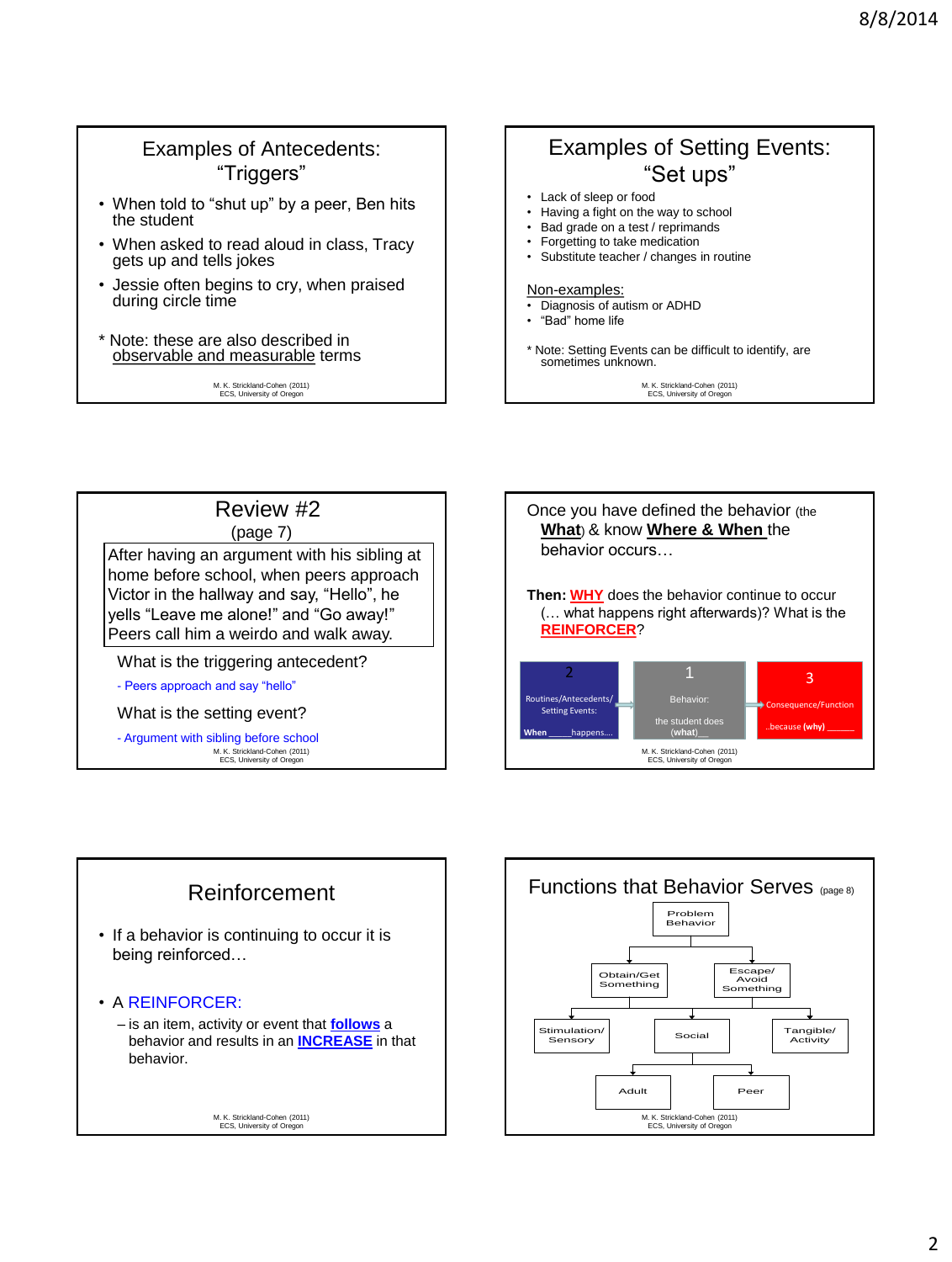# Common Functions of Problem Behavior in School Settings

- Obtain/ Access :
- Peer attention
- Adult attention
- Desired activity
- Desired object/ items
- Avoid/ Escape: Difficult Task
- Boring Task
- Easy Task
- Physical demands
- Non-preferred activity
- Peer or Adult attention

M. K. Strickland-Cohen (2011) ECS, University of Orego



M. K. Strickland-Cohen (2011) ECS, University of Oregon

# From FBA to BSP

• The most important purpose of conducting FBA is to inform the development of comprehensive Behavior Support Plans that directly address the **FUNCTION** of student behavior

• **Start with** FBA results, specifically the **Summary Statement**

> M. K. Strickland-Cohen (2011) ECS, University of Oregon



# Example

#### **Summary Statement for Ben's Behavior**

In Social Studies, when asked to read independently, Ben (a strong reader) often gets out of his seat, walks around the room, and jokes with peers. Ben"s peers laugh and talk to him as he walks by. This behavior is most likely to happen on days when Ben's parents bring him to school (i.e., he doesn't ride the bus with friends).





### Activity 1  $(page 10)$

#### **Summary Statement for Jason's Behavior:**

When Jason is asked to outline a book chapter in Language Arts, he often argues, refuses to work and uses profanity which results in being sent to the office for "disrespect". This behavior is more likely if Jason has an altercation with a peer on the bus on the way to school.

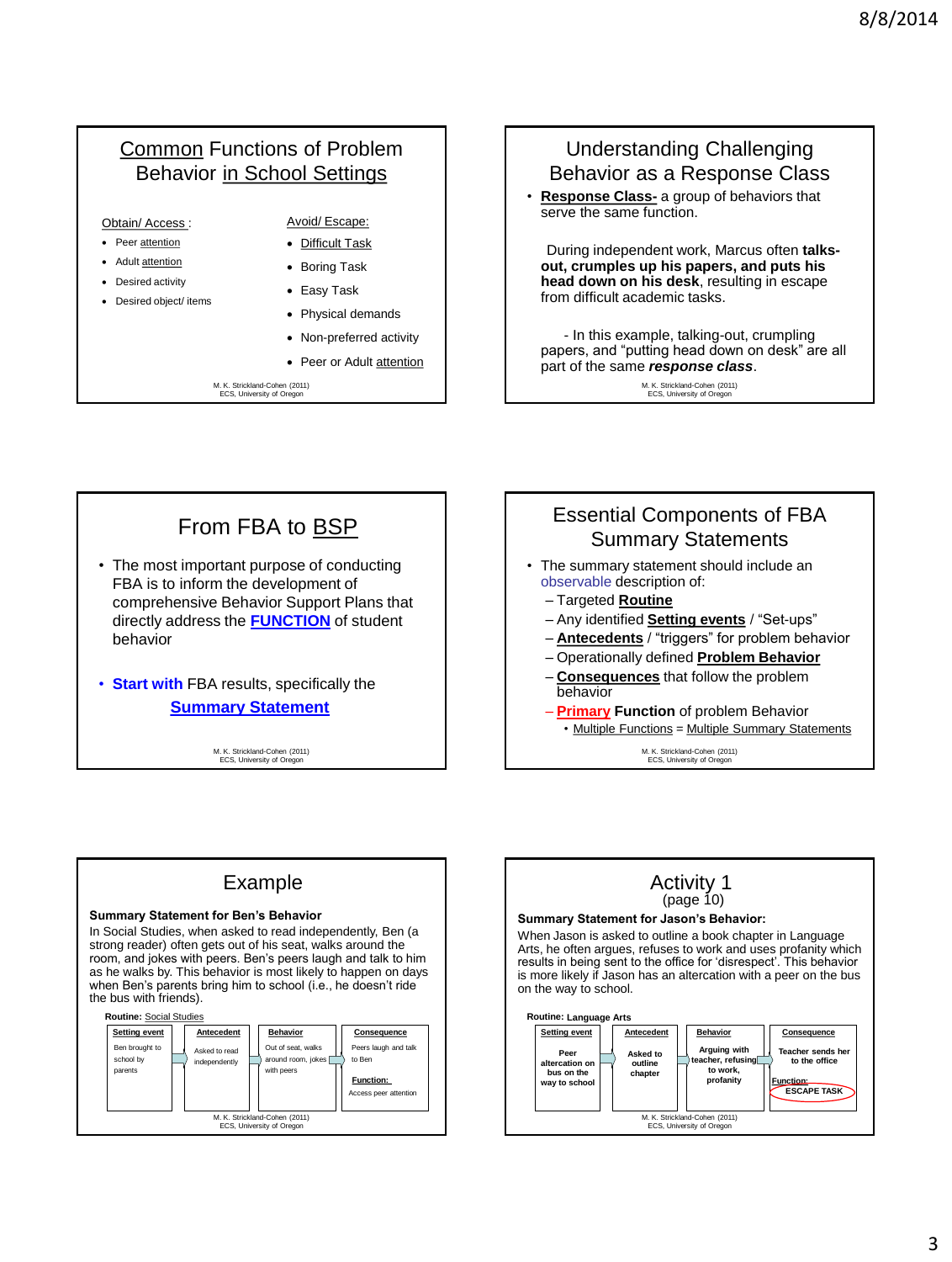









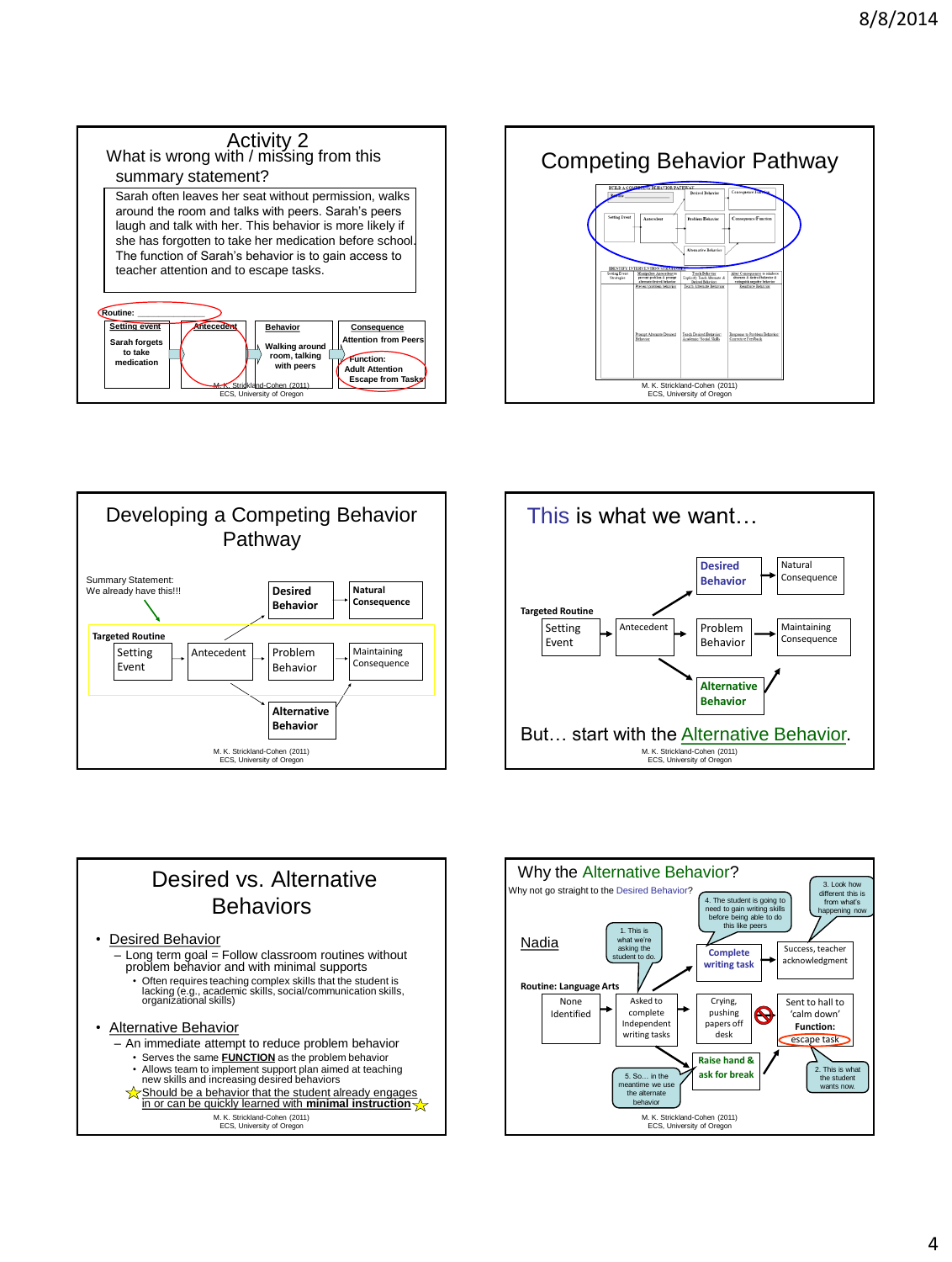#### M. K. Strickland-Cohen (2011) ECS, University of Oregon Three Essential Characteristics of Alternative Behavior • Alternative Behavior: – Serves the same function as the problem behavior (reliably results in the same type of consequences as the problem behavior) – Is easier to do than the problem behavior • R*equires less (or at least no more) physical effort* than the problem behavior – Is socially acceptable M. K. Strickland-Cohen (2011) ECS, University of Oregon Identifying Appropriate Alternative Behavior • When Pam is asked to work on long-division problems in math class, she **argues, refuses to work, and uses profanity** in order to **avoid/escape the difficult task.** Which is the **best** alternative behavior? • Move to sit by another student • Request adult attention **Request an easier task/worksheet** Ask if she can play on the computer instead • Ask for a reward for completing the task 1. Serve same Function? Does it provide escape? 2. Is Behavior easier to do than problem havior? 3. Is<br>Behavi Behavior socially acceptable?

M. K. Strickland-Cohen (2011) ECS, University of Oregon Identifying Appropriate Alternative Behavior • During independent reading time in language arts, Audrey **makes noises, talks out, and walks around the room**. The FBA has shown that this behavior is **maintained by adult attention**. Which is the **best** alternative behavior? Why/Why Not? • Ask to sit at the teachers desk during reading • Raise hand and ask for a break **Request help/adult attention** • Ask for a reward for completing the task • Request an easier task 1. Serv same<br>Function? 2. Is it Easier? 3. Is it Socially Acceptable?



# M.K. Strickland-Cohen (2011) Critical Components of Behavior Support Plans • #1: Competing Behavior Pathway • #2: Function-Based Behavior Support **Strategies** • #3: Implementation Plan • #4: Evaluation Plan

ECS, University of Or

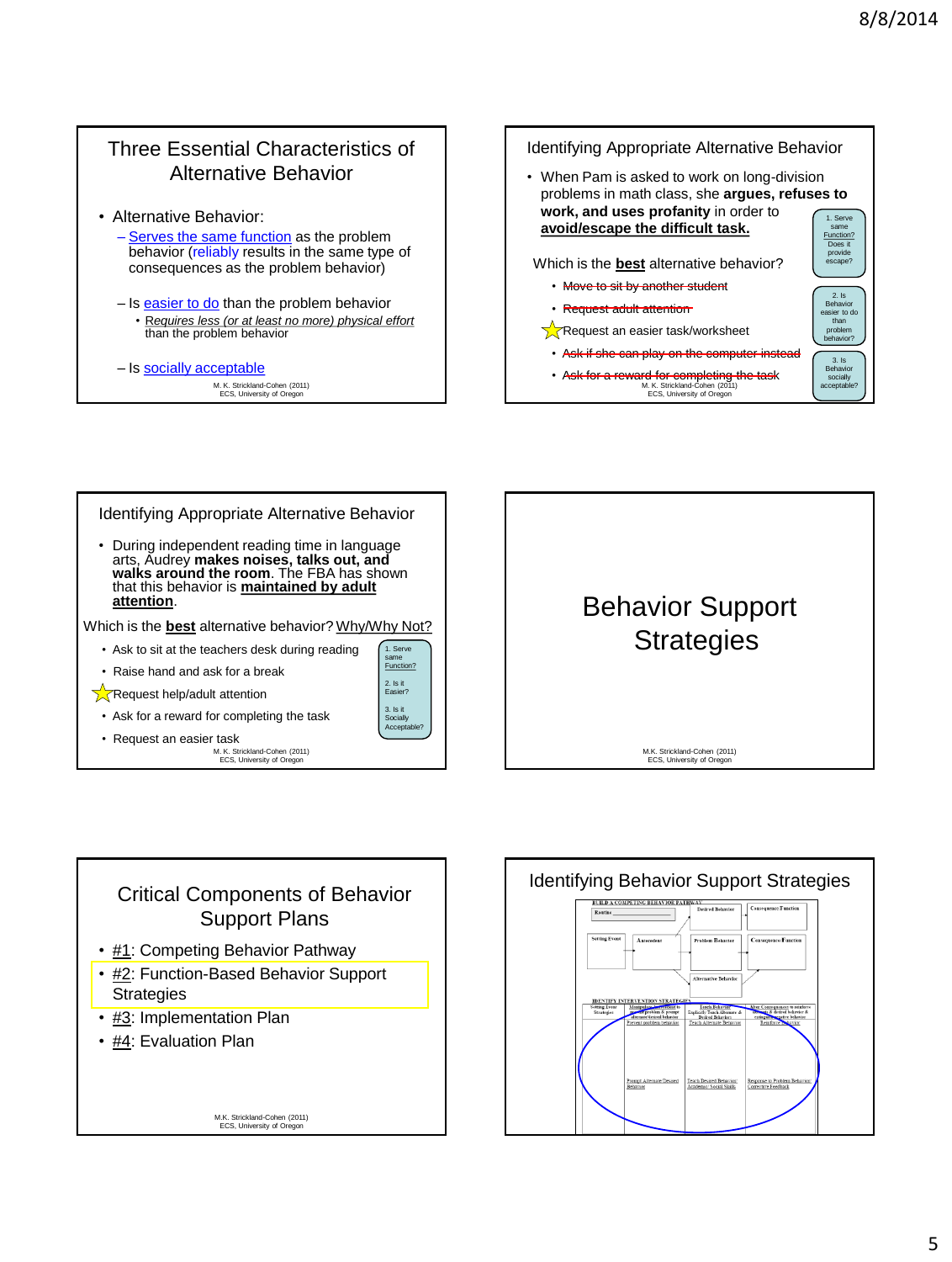| <b>Identifying Behavior Support Strategies</b>                                            |                                                                                             |                                                      |                                       |                                   |  |  |  |  |  |
|-------------------------------------------------------------------------------------------|---------------------------------------------------------------------------------------------|------------------------------------------------------|---------------------------------------|-----------------------------------|--|--|--|--|--|
|                                                                                           | <b>Setting Event</b><br><b>Strategies</b>                                                   | Antecedent<br><b>Strategies</b>                      | <b>Teaching</b><br><b>Strategies</b>  | Consequences<br><b>Strategies</b> |  |  |  |  |  |
|                                                                                           | Eliminate or<br>Neutralize Setting<br>Events                                                | Prevent/Modify<br>"Triggers"/ Prompts<br>for Alt/Des | Teach Alternate /<br>Desired Behavior | Reinforce Alt/Des<br>Behavior     |  |  |  |  |  |
| Team identifies a<br>range of strategies/<br>interventions to<br>address:<br>- Prevention |                                                                                             |                                                      |                                       |                                   |  |  |  |  |  |
| - Teaching<br>Consequences                                                                |                                                                                             |                                                      |                                       | Response to Problem<br>Behavior/  |  |  |  |  |  |
|                                                                                           | We consider the <b>FUNCTION</b> of the problem behavior when<br>selecting these strategies. |                                                      |                                       |                                   |  |  |  |  |  |
| M.K. Strickland-Cohen (2011)<br>ECS. University of Oregon                                 |                                                                                             |                                                      |                                       |                                   |  |  |  |  |  |

# Why Do We Consider Function?

• Function-Based Strategies

– directly address the function of the problem behavior and are expected to improve behavior

• Neutral Strategies

– unrelated to function of the problem behavior; might be a good behavior management strategy, but may or may not be effective in improving behavior

• Contraindicated Strategies

– provides access to maintaining consequence following problem behavior and is likely to make the problem worse

M.K. Strickland-Cohen (2011) ECS, University of Oregon

# Identifying Function-Based Intervention Strategies Function-Based strategies…

• DIRECTLY address the function of the problem behavior by:

 #1. Providing a way to access the maintaining reinforcer by engaging in appropriate behavior

or…

#2. Preventing access to the reinforcer following problem behavior

M.K. Strickland-Cohen (2011) ECS, University of Oregon





# Review

- **Setting Events** indirectly "set-up" the problem behavior by **temporarily** altering the **value** of maintaining consequences
- **Antecedents** occur immediately before and act as **"triggers"** for problem behavior

#### **Question:**

What if the FBA information does not specify a setting event??

> M.K. Strickland-Cohen (2011) ECS, University of Oregon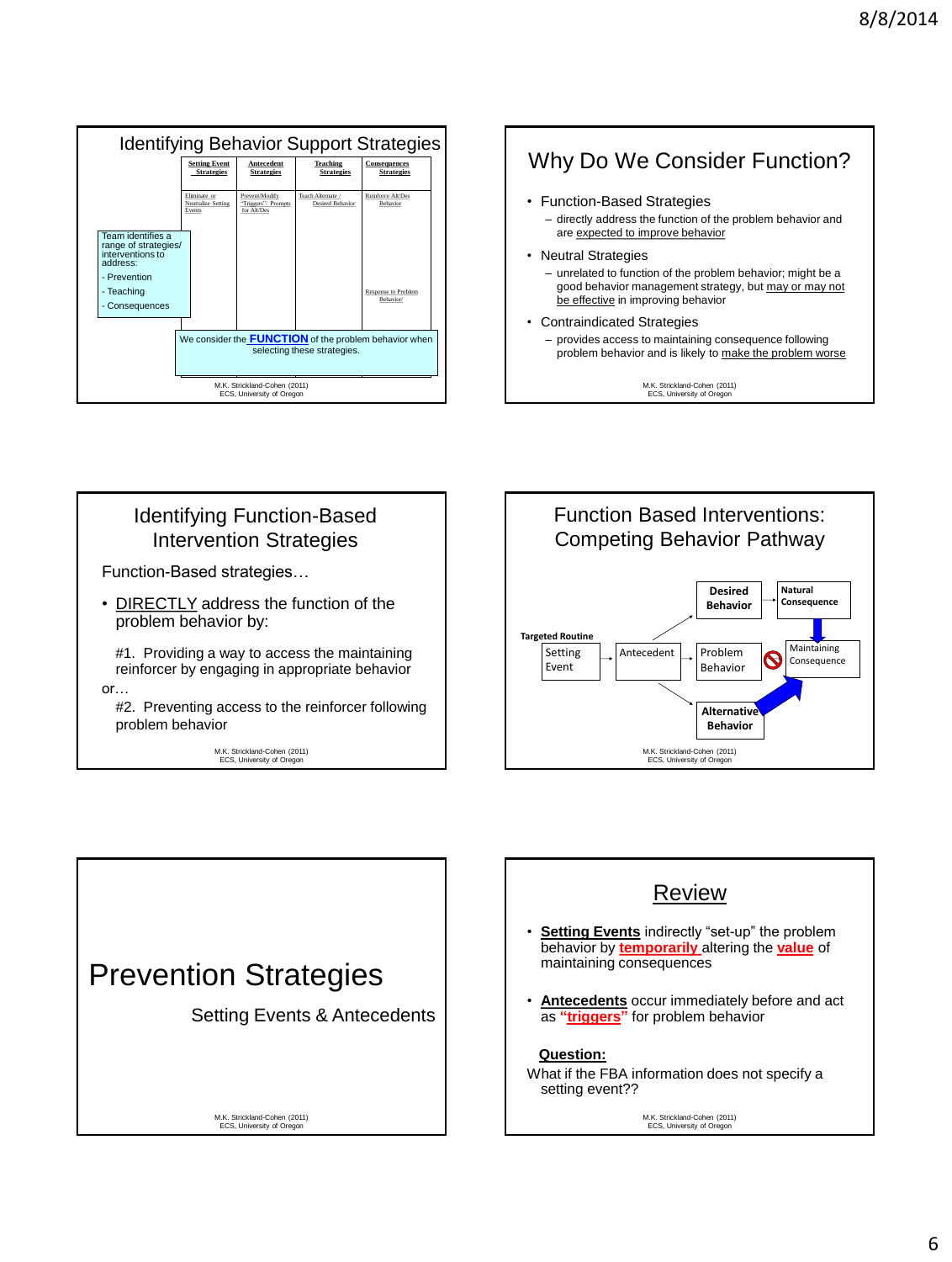| <b>Setting Event Strategies</b>                                                    |                                                     |                              |                                                                |                                                            |  |  |  |
|------------------------------------------------------------------------------------|-----------------------------------------------------|------------------------------|----------------------------------------------------------------|------------------------------------------------------------|--|--|--|
| These strategies are<br>designed to:                                               | Softing Event<br><b>Stratedies</b>                  | Manipulate<br>Antecedent     | <b>Teach Behavior</b>                                          | <b>Alter Consequences</b>                                  |  |  |  |
| -Eliminate identified<br>setting events                                            | Eliminate or<br>Neutralize<br><b>Setting Events</b> | Prevent/Modify<br>"Triggers" | <b>Teach Alternate</b><br><b>Rehavior</b>                      | Reinforce Alt/Des<br>Rehavior                              |  |  |  |
| Or                                                                                 |                                                     |                              |                                                                |                                                            |  |  |  |
| -Build in a<br>neutralizing routine<br>to defuse the effects<br>of a setting event |                                                     | Prompt<br>Alt/Des Behavior   | <b>Teach Desired</b><br>Rehavior/<br>Academic/<br>Social Skilk | Response to Problem<br>Rehavior/<br>Corrective<br>Feedback |  |  |  |
| M.K. Strickland-Cohen (2011)<br>ECS. University of Oregon                          |                                                     |                              |                                                                |                                                            |  |  |  |





M.K. Strickland-Cohen (2011) ECS, University of Oregon



## Example: Neutralizing Routines • When asked to complete academic tasks Ramona is more likely to engage in adult attention maintained problem behavior on days<br>when she has a <u>Conflict at Home</u> before school. • Ramona"s team has decided to: - Build in a morning "check-in" on these days, during which Ramona spends 5-10 minutes talking with a preferred adult before going to class. • The purpose of this routine is to help neutralize

M.K. Strickland-Cohen (2011) ECS, University of Oregon the effects of having the conflict at home.

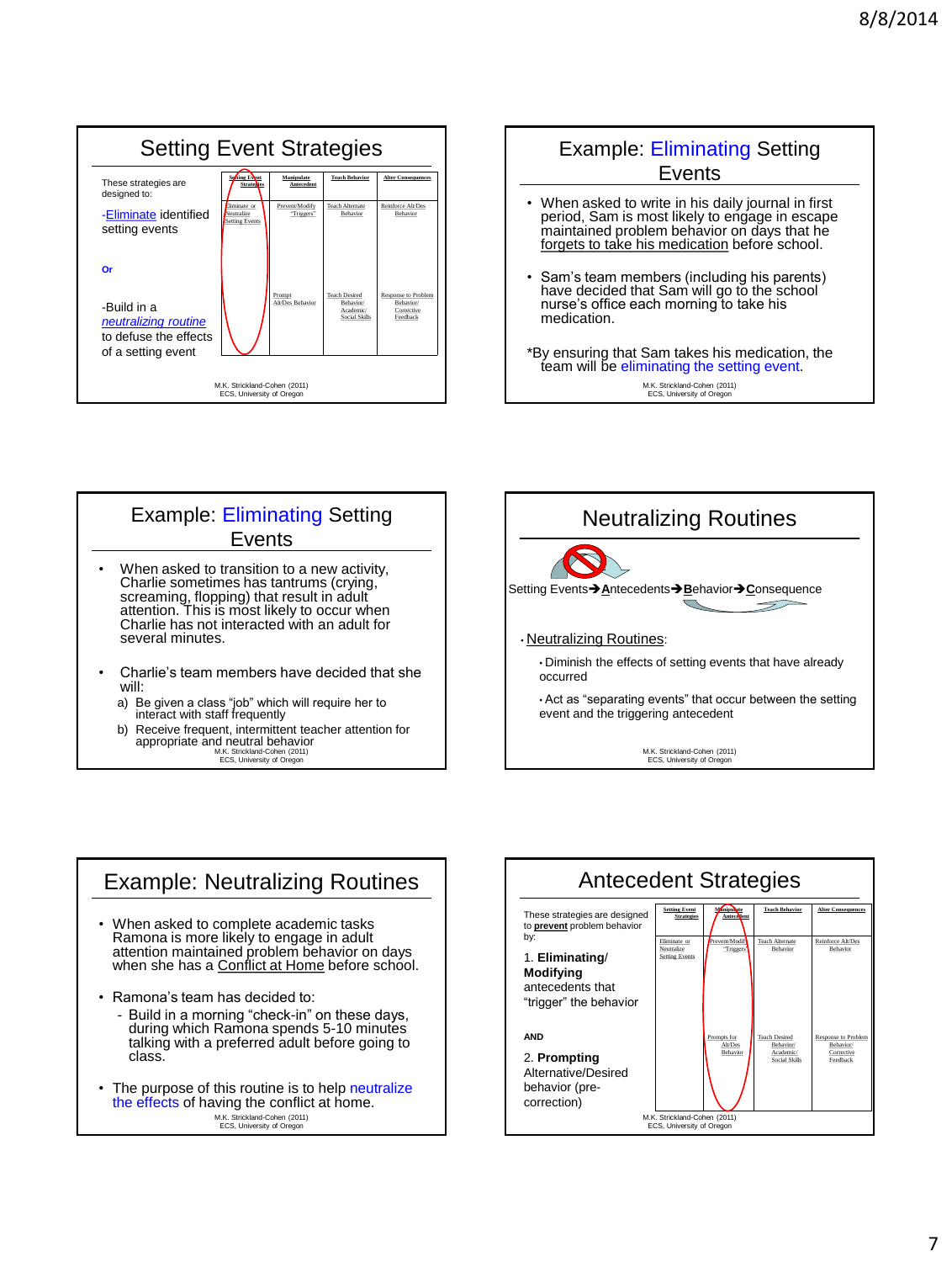## Selecting Antecedent Strategies: Modifying Triggers

When identifying preventive antecedent strategies:

- Eliminate or alter the antecedent so student will no longer need to use problem behavior

### **The BEST antecedent MODIFICATIONS directly address:**

#### #1. The identified **ANTECEDENT**

#2. The **FUNCTION** of the problem behavior

M.K. Strickland-Cohen (2011) ECS, University of Oregon

#### Antecedent Interventions **Directly** address the identified antecedent

• **When asked to read aloud in class**, Kyle makes inappropriate comments and pushes his book off his desk

#### – **Antecedent = Asked to read aloud in class**

- Potential options that **more directly** address the antecedent – Give student passage in advance to practice pre-reading
	- Do not ask student to read aloud in class
	- Let student read 1 sentence directions that he is familiar with,
	- instead of entire paragraphs from the text
- **Now, why is Function important?**

M.K. Strickland-Cohen (2011) ECS, University of Oregon

### Antecedent interventions **must address the function** the problem behavior serves • **When asked to read aloud in class**, Kyle makes inappropriate comments and pushes his book off his desk to avoid public speaking **(not related to reading difficulty; related to extreme social anxiety)**.

- Does the Intervention address the Function of Behavior
	- $-$  Give students – Do not ask student to read aloud in class (or respond
	- publicly)
	- Let student read 1 sentence directions they are familiar with, instead of entire paragraphs from the text

M.K. Strickland-Cohen (2011) ECS, University of Oregon



# Identifying Antecedent Strategies

- **When asked to read independently at his seat**, Ronnie makes inappropriate noises and makes faces at peers. Based on the FBA data collected, the team agreed that the function of Ronnie"s behavior is to **obtain peer attention**.
- Which is the **best** antecedent modifying strategy?
- Provide student with an easier reading assignment
- Remind student of school rules related to respectful behavior Allow student to wear headphones during independent reading
- $\sqrt{\phantom{a}}$  Ask student to work quietly 1:1 with a 'reading buddy' Have student check in with the teacher at the beginning of

class

M.K. Strickland-Cohen (2011) ECS, University of Or

#### Antecedent Strategies: **Prompting** the Alternative/Desired Behavior

After the alternative behavior has been taught, Prompts and Precorrections are used to support and help remind the student to use alternative/desired behavior.

Example:

- Pam's problem behavior is maintained by escape from difficult math assignments.
	- When handing out assignments, Pam's teacher will remind her that she can raise her hand and request an easier task (alternative behavior).
	- Pam's math assignments will include specific visual prompts to help her successfully complete the tasks (desired behavior).

M.K. Strickland-Cohen (2011) ECS, University of Oregon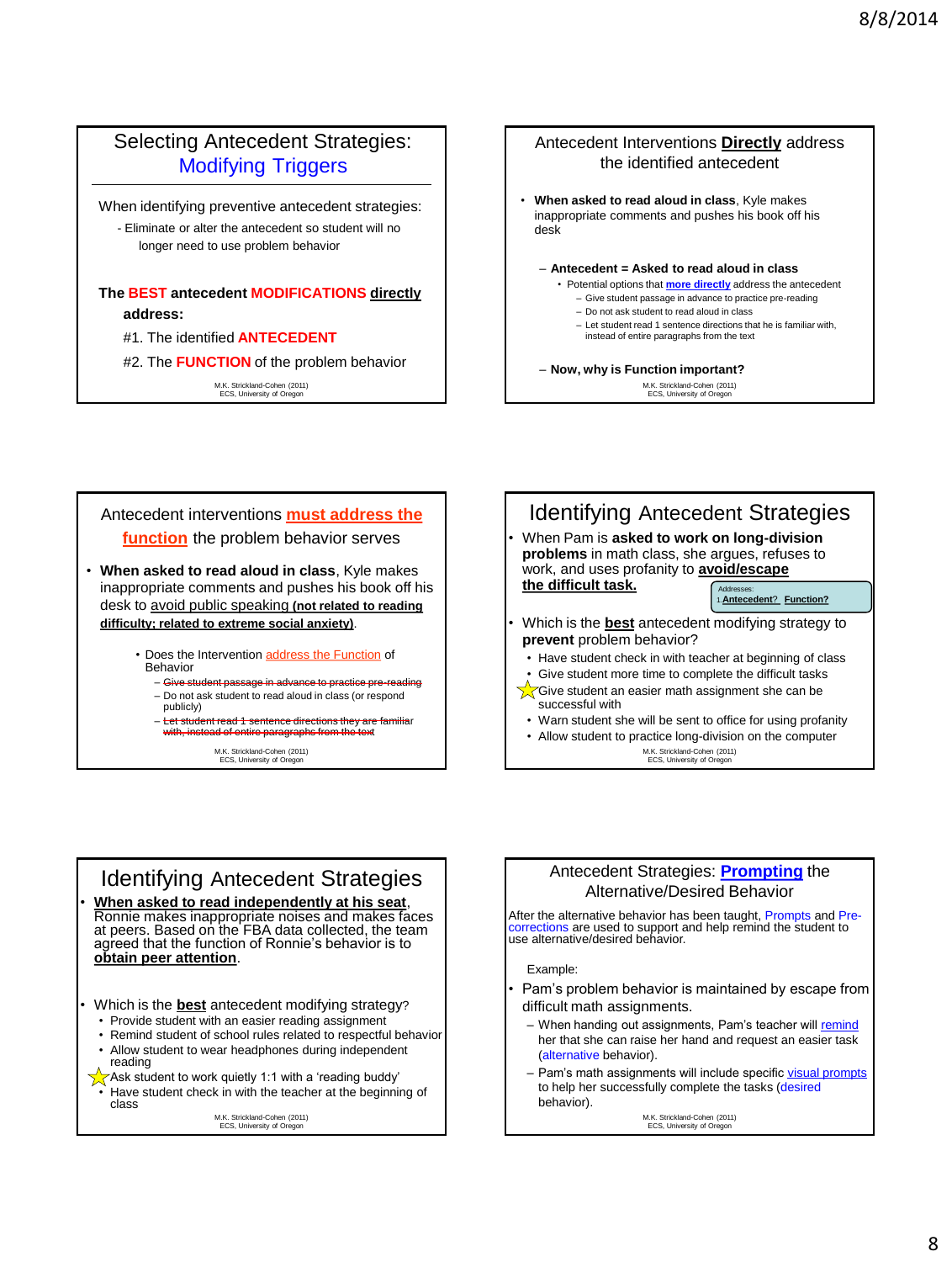







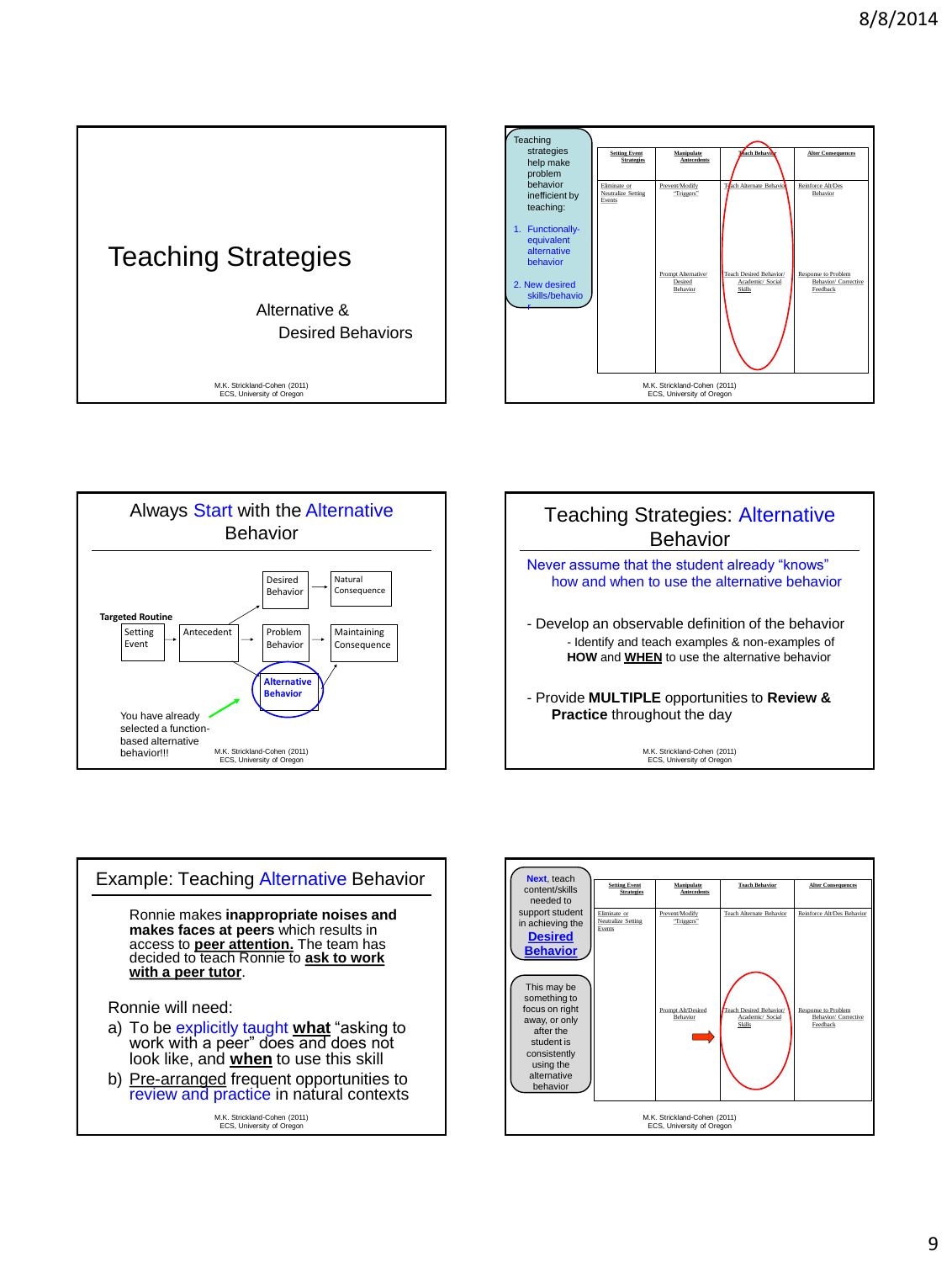### Teaching Strategies: Desired Behavior • Common Skill Deficits That Can Lead to Problem Behavior: – **Academic deficits** • Avoiding difficult tasks – **Social Skills deficits** • Attention seeking • Avoiding peer attention – **Organizational skills deficits** • Escape from academic task demands • Avoidance of adult attention

M.K. Strickland-Cohen (2011) ECS, University of Oregon

# Teaching Strategies: Desired Behavior

To teach desired skills we may need to consider:

- Additional assessment to identify specific skill deficits
- More focused instruction in class
- Appropriate instructional grouping
- Additional support and practice at home
- Special Education support for academic skill deficits

M.K. Strickland-Cohen (2011) ECS, University of Oregon

## • When Pam is asked to work on long-division Example: Teaching Desired Behavior

- problems in math class, she **argues, refuses to work, and uses profanity** in order to **avoid/escape the difficult task.**
- In addition teaching her to appropriately ask her teacher for an easier task, Pam"s team has decided to:
	- Provide additional small-group instruction in multi-digit multiplication & division to help Pam learn to successfully complete math problems independently

M.K. Strickland-Cohen (2011) ECS, University of Oregon





# Consequences: Reinforcing the Alternative Behavior

• When the student engages in the alternative behavior, provide the student with an outcome that matches the **FUNCTION** of the problem behavior.

Example:

M.K. Strickland-Cohen (2011) ECS, University of Oregon If student raises hand and requests a break from a difficult task $\rightarrow$  quickly respond, by allowing the student to take a break.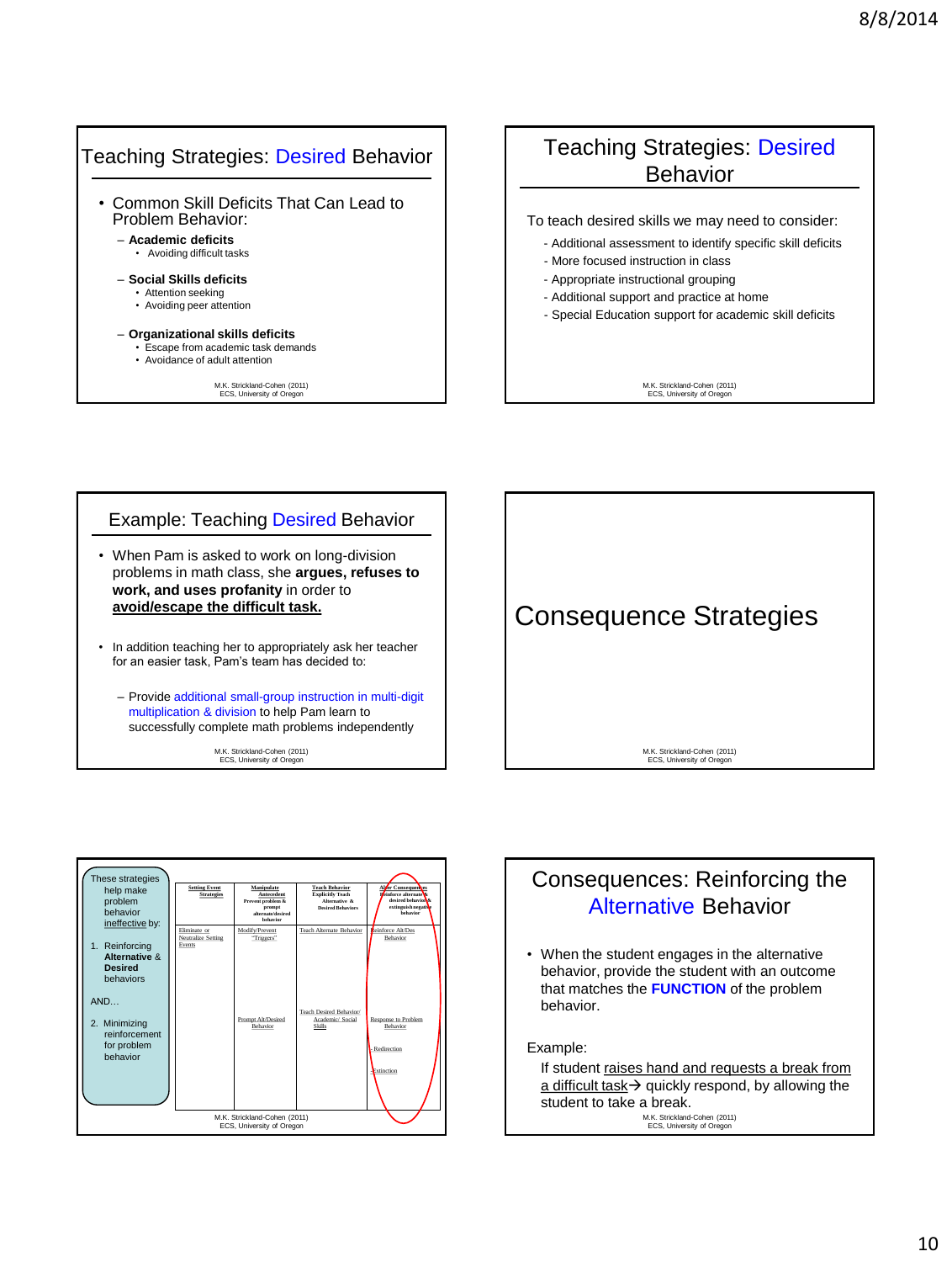# Consequences: Reinforcing the Alternative Behavior

- It is extremely important that the alternative behavior is reinforced:
	- Immediately
	- Consistently
	- and…
	- **Regularly** (MULTIPLE opportunities to practice)
- This is necessary for the alternative behavior to successfully compete with the problem behavior.

M.K. Strickland-Cohen (2011) ECS, University of Oregon

## Consequences: Reinforcing Desired Behavior

- The goal is to ultimately have the student **move from** the **alternative** behavior to the **desired** behavior.
- Start with reinforcing **REASONABLE approximations** of the desired behavior

• Considerations:

- What is the student currently doing?
- How does this compare to what we want?
- **Will rewards be delivered often enough to strengthen and maintain behavior?**
- Do we have a powerful reinforcer? Consider **FUNCTION!**

M.K. Strickland-Cohen (2011) ECS, University of Oregon

# What are REASONABLE Expectations?

- If the student is currently out of seat and off task for the most of the class period and is not turning in any completed assignments.
	- Probably **NOT** reasonable to expect:
		- To earn reinforcer, student will be on task for entire class period, and complete all assignments for one week.

#### – More reasonable **INITIAL** goal:

M.K. Strickland-Cohen (2011) • Student will: a) be in seat and on task for at least 20 minutes of the class period, and b) turn in assignments that are at least 30% completed for 2 consecutive days.

ECS, University of Oregon

When possible use consequences for desired behavior that match the **FUNCTION** of the problem behavior.

- If the function of behavior is to **Gain Peer Attention**, for being in her seat and working quietly for 30 minutes the reinforcer might be: – **15 minutes to work with a peer buddy**
- If the function of behavior is to **Avoid Difficult Tasks**, for staying on task and completing over
- 50% of an assignment the reinforcer could be:

– **a "Free Homework Pass"**

M.K. Strickland-Cohen (2011) ECS, University of Oregon



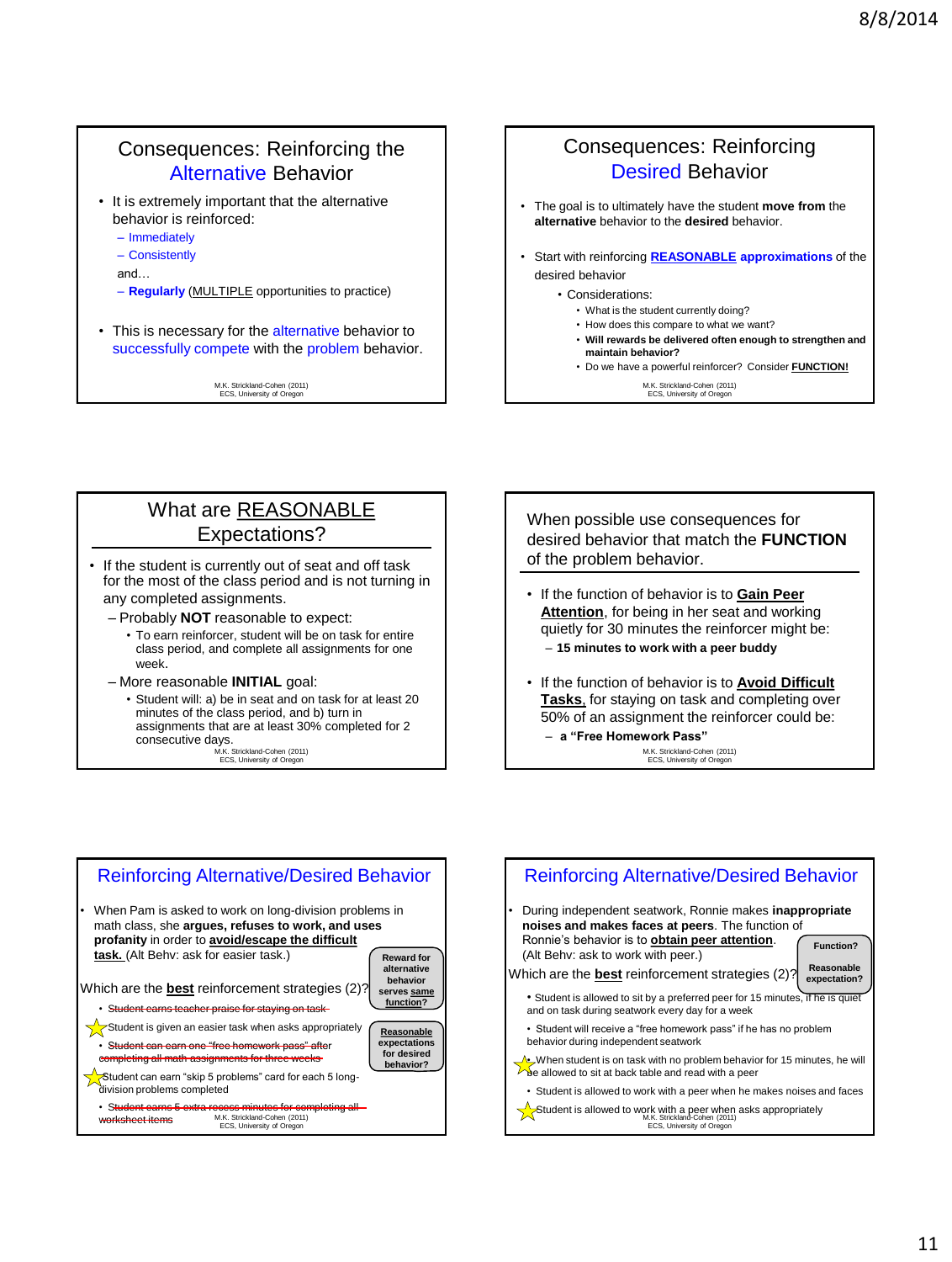### Identifying Consequence Strategies: Reinforcing Alternative/Desired Behavior

• During independent reading time in language arts, Audrey **makes noises, talks out, and walks around the room**. The FBA has shown that this behavior is **maintained by adult attention**. (Alt Behv: Ask to work with teacher.) Which are the **best** reinforcement strategies (2)?

 $\sqrt{\ }$ Student can play a game with the teacher if she works quietly (no more than 2 talk-outs) during independent reading

• Student is allowed to work with a peer when she has been quiet for 15 minutes

Student allowed to work with teacher if asks appropriately

• Student can eat lunch with the teacher if no talk-outs for one month

• Student earns a homework pass for on-task behavior<br>M.K. Strickland-Cohen (2011) ECS, University of Orego

### Consequences: Responding to Problem Behavior

- Responses to Problem Behavior should focus on two things:
	- #1. Redirecting to the Alternative Behavior
	- #2. Extinction of the Problem Behavior

M.K. Strickland-Cohen (2011) ECS, University of Oregon

# Responding to Problem Behavior: **Redirection**

• At the earliest signs of problem behavior, quickly **redirect** to the alternative behavior

#### Example:

- During independent work, Annie often talks out to get **teacher attention**. If ignored, Annie will begin yelling and throwing materials.
	- When Annie first starts talking out, her teacher will **immediately** remind her how to appropriately get adult attention and will praise Annie"s use of the alternative behavior.

#### Question:

M.K. Strickland-Cohen (2011) ECS, University of Oregon What type of reminder might Annie"s teacher use?

## Responding to Problem Behavior: **Extinction**

• Do NOT allow the problem behavior to "work" or "pay off" for the student.

#### Escape/Avoid

- Eliminate/minimize the amount of missed instructional time or work provided to a student for engaging in problem behavior
	- But… make sure student is capable of doing work… or provide support/instruction so student can complete the work

#### Attention (Adult/Peer)

- Eliminate/minimize the amount of attention for engaging in problem behavior
	- Limit verbal interactions/explanations
	- Create a signal to cue the student to use the alternative behavior instead
	- Teach peers to ignore problem behavior/walk away

M.K. Strickland-Cohen (2011) ECS, University of Oregon

### Responding to Problem Behavior: Extinction

Important to note that extinction should always be combined with high rates of reinforcement for appropriate behavior.

Example:

- Darci engages in problem behavior that results in **peer attention**.
	- Darci"s peers will receive "Duck Bucks" for ignoring her inappropriate behavior.
- M.K. Strickland-Cohen (2011) ECS, University of Oregon • Darci will **also** be learning how to interact with peers appropriately and will earn time with peers for alternative/desired behavior.